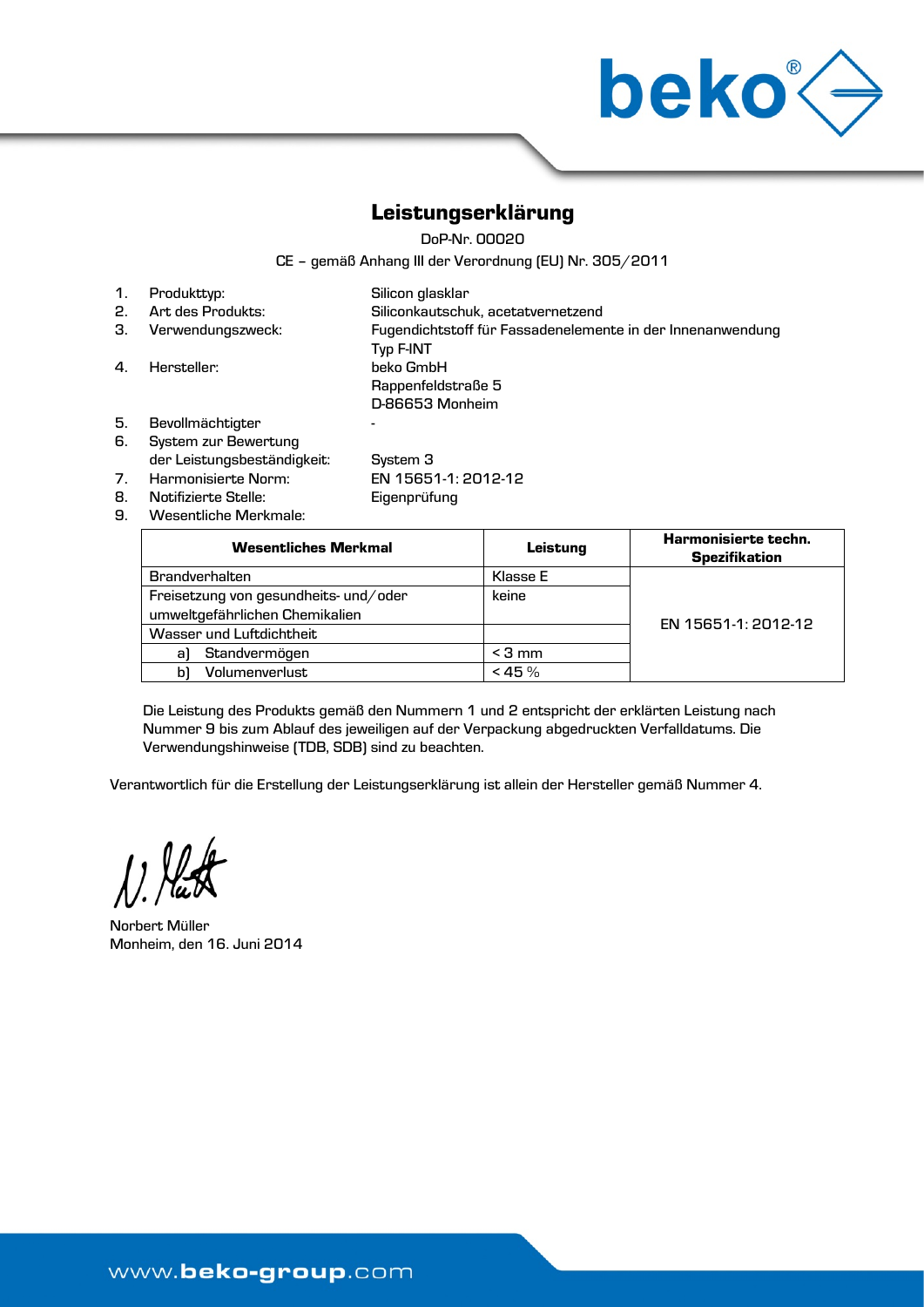

| $\mathsf{C}\mathsf{F}$                                                             | 14                 |            |
|------------------------------------------------------------------------------------|--------------------|------------|
|                                                                                    | beko GmbH          |            |
|                                                                                    | Rappenfeldstraße 5 |            |
|                                                                                    | 86653 Monheim      |            |
| Deutschland                                                                        |                    |            |
| Dop.-Nr. 00020                                                                     |                    |            |
| EN 15651-1                                                                         |                    |            |
| Fugendichtstoff für Fassadenelemente in der Innen- und Außenanwendung<br>Typ F-INT |                    |            |
| <b>Brandverhalten</b><br>Klasse E                                                  |                    |            |
| Freisetzung von gesundheits- und/oder                                              |                    | keine      |
| umweltgefährlichen Chemikalien                                                     |                    |            |
| Wasser und Luftdichtheit                                                           |                    |            |
| a)<br>Standvermögen                                                                |                    | $<$ 3 mm   |
| Volumenverlust<br>bì                                                               |                    | $<$ 45 $%$ |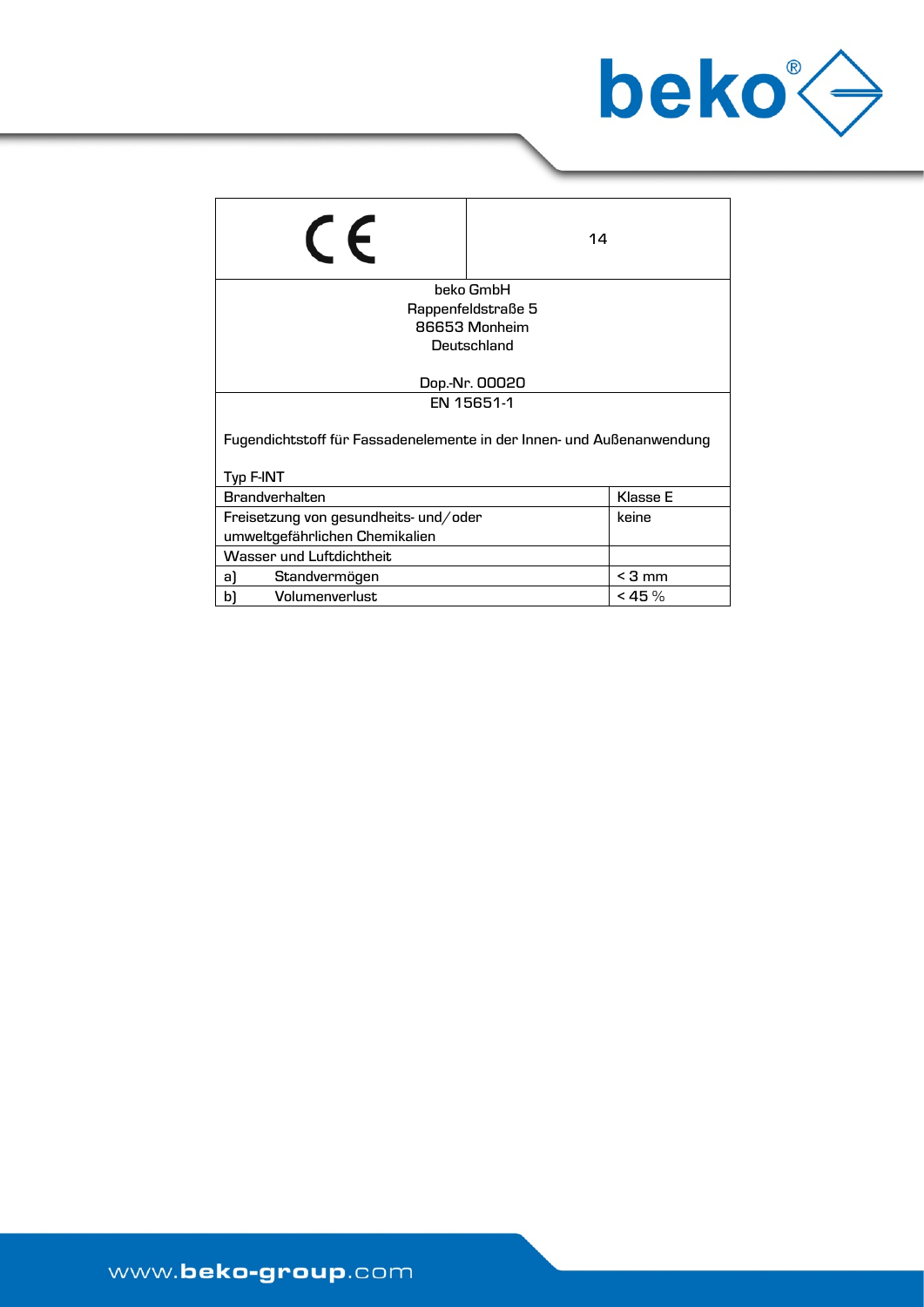

## Declaration of performance

DoP-Nr. 00020

CE - pursuant to Annex II of EU Regulation 305/2011

| 1. | Product type:             | Silicon glasklar                                 |
|----|---------------------------|--------------------------------------------------|
| 2. | Kind of product:          | silicon rubber, acetate cross-linking            |
| З. | Designated use:           | Joint sealant for facade elements for indoor use |
|    |                           | Typ F-INT                                        |
| 4. | Manufacturer:             | beko GmbH                                        |
|    |                           | Rappenfeldstraße 5                               |
|    |                           | 86653 Monheim                                    |
|    |                           | Germany                                          |
| 5. | Representative:           | -                                                |
| 6. | System for assessing the  |                                                  |
|    | constancy of performance: | System 3                                         |

- constancy of performance: System 3 7. Harmonised standard: EN 15651-1: 2012-12 8. Notified body: Self-examination
- 9. Key features:

| <b>Key feature</b>                         | <b>Performance</b> | <b>Harmonised technical</b><br>specification |
|--------------------------------------------|--------------------|----------------------------------------------|
| Reaction to fire                           | Class E            |                                              |
| Release of chemicals that are dangerous to | no                 |                                              |
| health and/or the environment              |                    | EN 15651-1: 2012-12                          |
| Watertightness and airtightness            |                    |                                              |
| Stability under load<br>a)                 | $<$ 3 mm           |                                              |
| Loss of volume<br>bì                       | $< 45 \%$          |                                              |

10. The performance of the product pursuant to numbers 1 and 2 conforms with the declared performance according to number 9 until the expiration of the respective expiry date printed on the packaging. The information for use (TDB, SDB) must be observed. Pursuant to number 4, the manufacturer is solely responsible for preparing the declaration of performance.

Norbert Müller Managing director Monheim, Germany, 16 June 2014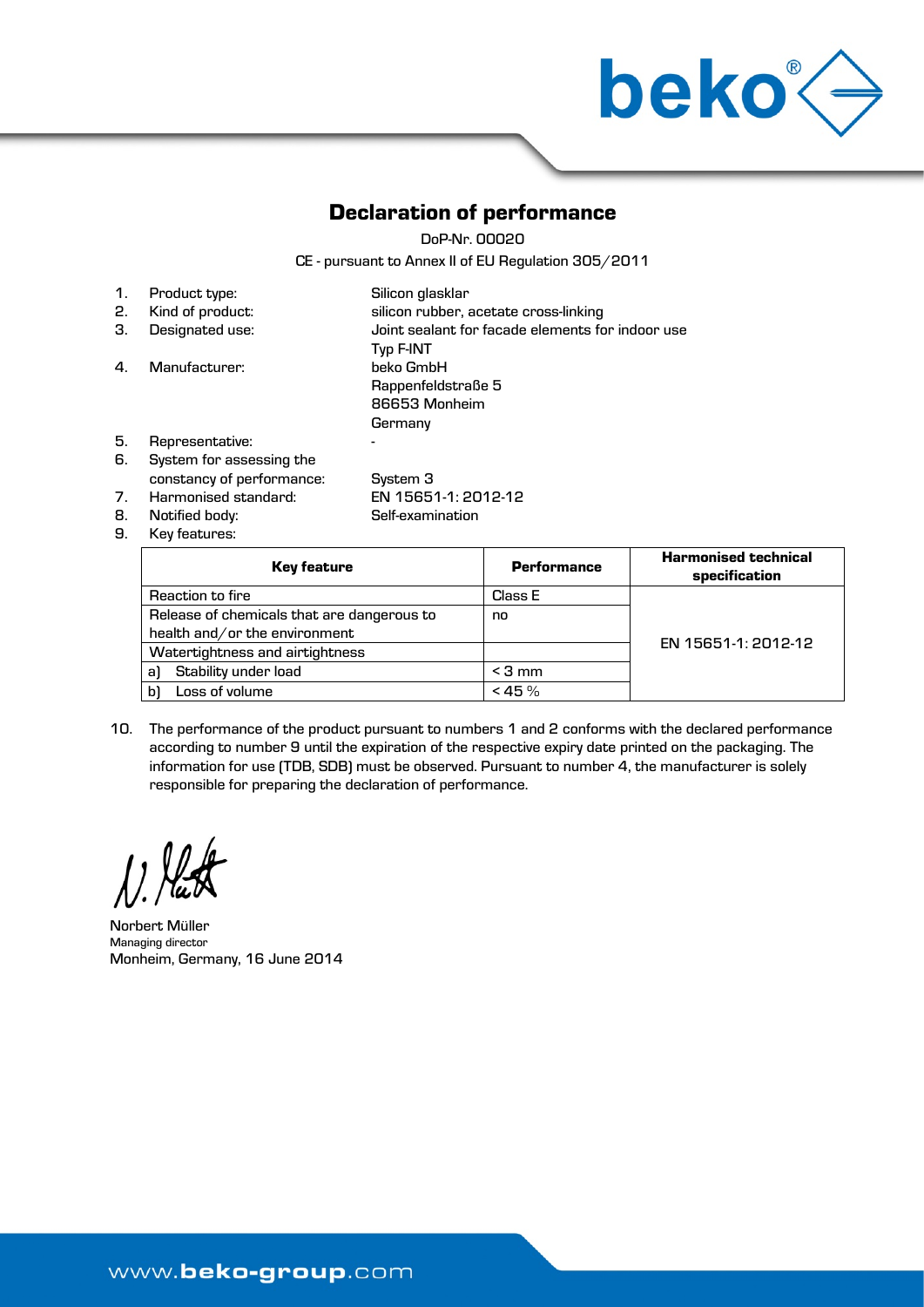

| $\epsilon$                                                   | 14                 |            |  |
|--------------------------------------------------------------|--------------------|------------|--|
|                                                              | beko GmbH          |            |  |
|                                                              | Rappenfeldstraße 5 |            |  |
|                                                              | 86653 Monheim      |            |  |
|                                                              | Germany            |            |  |
| Dop.-Nr. 00020                                               |                    |            |  |
| EN 15651-1                                                   |                    |            |  |
| Joint sealant for facade elements for indoor and outdoor use |                    |            |  |
| Typ F-INT                                                    |                    |            |  |
| Reaction to fire<br>Class E                                  |                    |            |  |
| Release of chemicals that are dangerous to health<br>no      |                    |            |  |
| and/or the environment                                       |                    |            |  |
| Watertightness and airtightness                              |                    |            |  |
| Stability under load<br>a)                                   |                    | $<$ 3 mm   |  |
| Loss of volume<br>bì                                         |                    | $<$ 45 $%$ |  |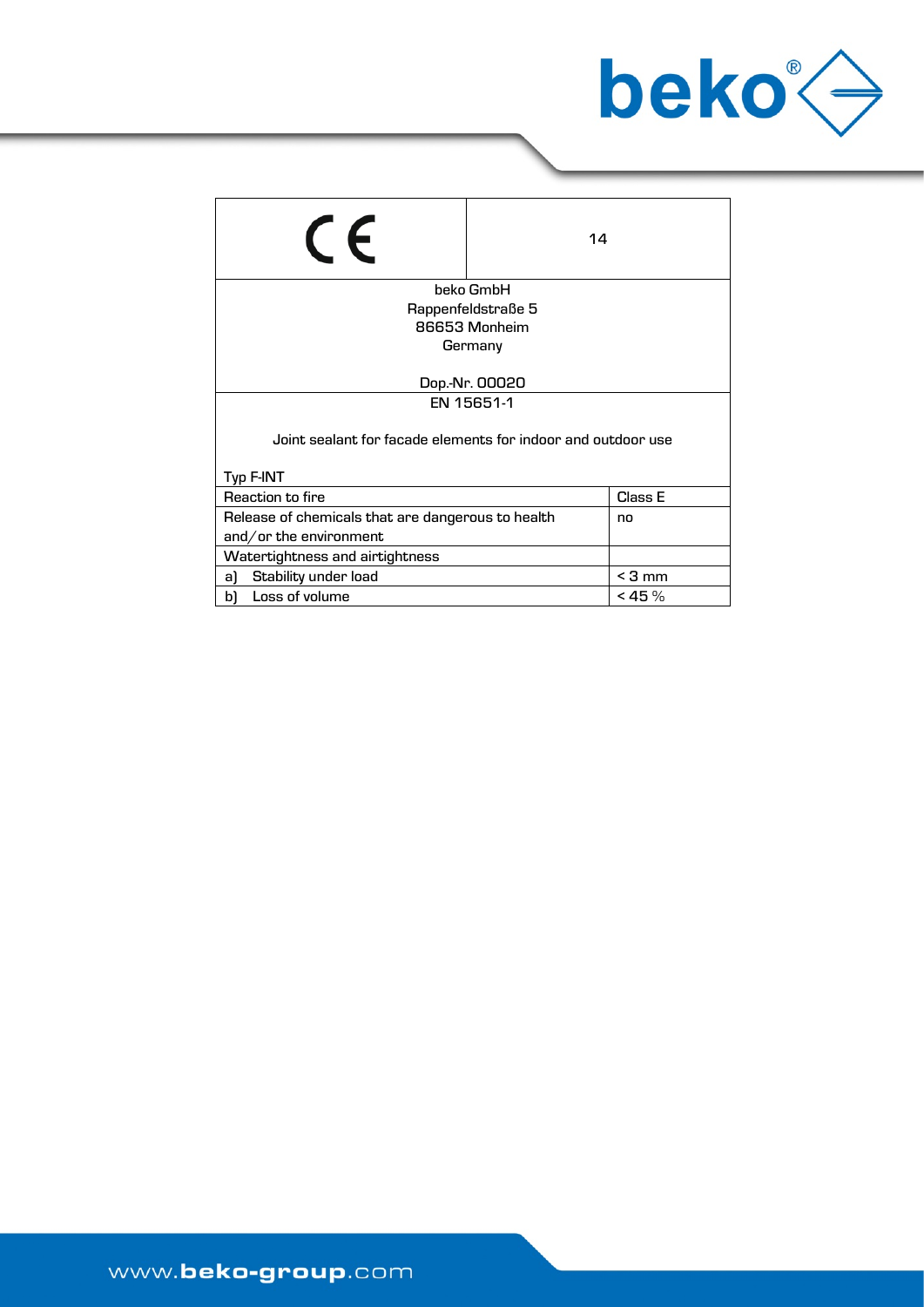

specyfikacja techniczna

## Deklaracja właściwości użytkowych

DoP-Nr. 00020

CE - zgodnie z załącznikiem I rozporządzenia (EU) nr 305/2011

| 1. | Typ produktu:                                      | Silicon glasklar                                                           |
|----|----------------------------------------------------|----------------------------------------------------------------------------|
| 2. | Rodzaj produktu:                                   | Kauczuk silikonowy, usieciowany octanem                                    |
| З. | Przeznaczenie:                                     | Uszczelniacz do fug do elementów elewacyjnych w przestrzeni<br>wewnetrznej |
|    |                                                    | Typ F-INT                                                                  |
| 4. | Producent:                                         | beko GmbH                                                                  |
|    |                                                    | Rappenfeldstraße 5                                                         |
|    |                                                    | 86653 Monheim                                                              |
|    |                                                    | Niemcy                                                                     |
| 5. | Osoba upoważniona                                  |                                                                            |
| 6. | System oceny stałości<br>deklarowanych właściwości |                                                                            |
|    |                                                    |                                                                            |

użytkowych: System 3 7. Norma zharmonizowana: EN 15651-1: 2012-12

9. Istotne cechy:

8. Jednostka notyfikowana: Wewnętrzna Kontrola Jakości

Istotna cecha Wydajność Zharmonizowana brak

| Reakcja na ogień                             | Kategoria E |                     |
|----------------------------------------------|-------------|---------------------|
| Uwalnianie niebezpiecznych dla zdrowia i/lub | brak        |                     |
| niebezpiecznych dla środowiska chemikaliów   |             | EN 15651-1: 2012-12 |
| Wodoszczelność i szczelność powietrzna       |             |                     |
| a)<br>Stabilność                             | $<$ 3 mm    |                     |
| b١<br>Spadek objetości                       | $< 45 \%$   |                     |
|                                              |             |                     |

10. Właściwości użytkowe produktu zgodnie z punktami 1 i 2 odpowiadają deklarowanym właściwościom użytkowym według punktu 9 do upływu daty ważności wydrukowanej na opakowaniu. Należy przestrzegać wskazówek dotyczących stosowania (TDB, SDB). Wyłączną odpowiedzialność za sporządzenie deklaracji właściwości użytkowych ponosi producent zgodnie z punktem 4.

Norbert Müller Dyrektor zarządzający Monheim, dnia 16 czerwca 2014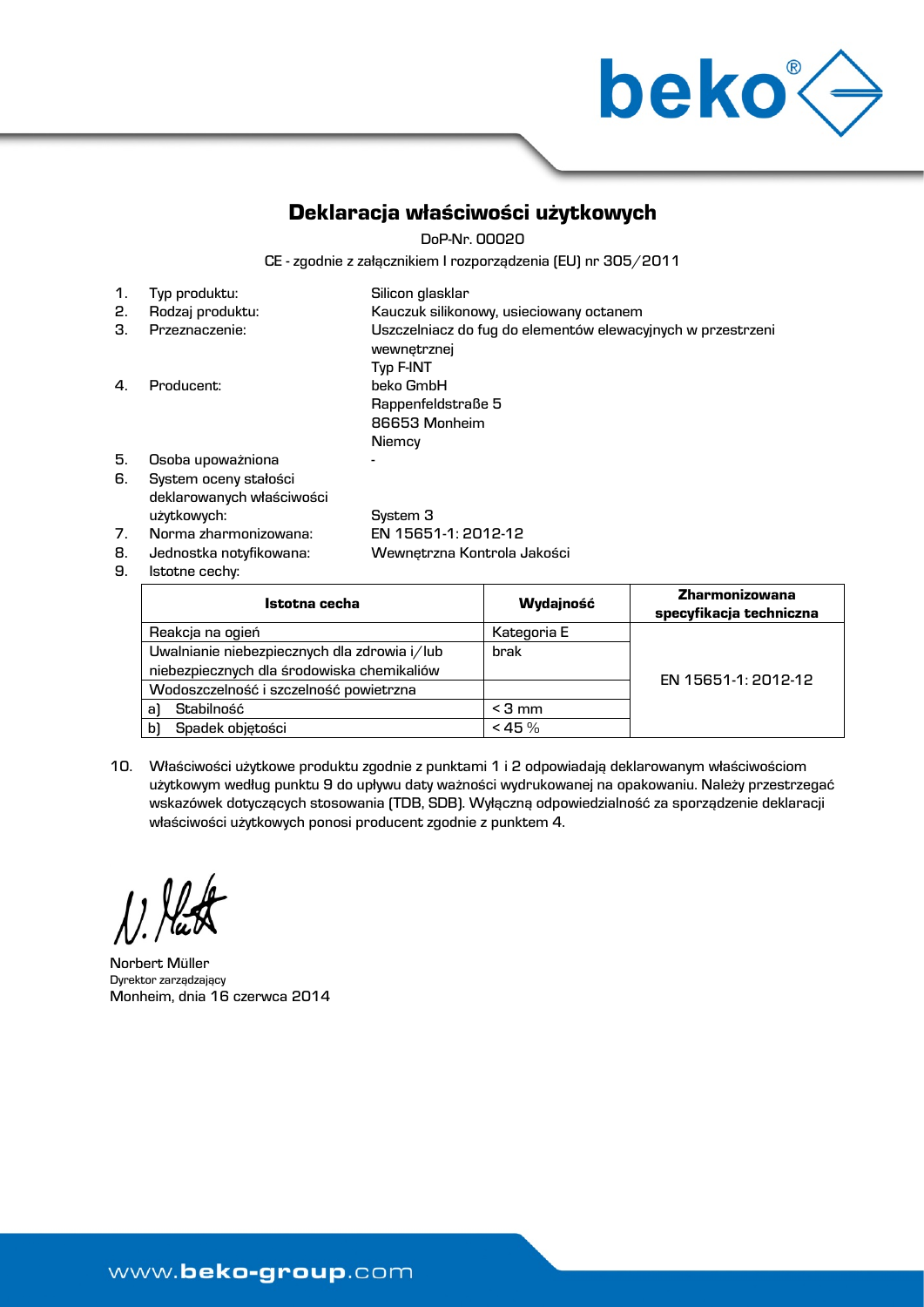

| $\epsilon$                                                              | 14                 |            |
|-------------------------------------------------------------------------|--------------------|------------|
|                                                                         | beko GmbH          |            |
|                                                                         |                    |            |
|                                                                         | Rappenfeldstraße 5 |            |
|                                                                         | 86653 Monheim      |            |
|                                                                         | Niemcy             |            |
|                                                                         |                    |            |
| Dop.-Nr. 00020                                                          |                    |            |
| EN 15651-1                                                              |                    |            |
| Uszczelniacz do fug do elementów elewacyjnych w przestrzeni wewnętrznej |                    |            |
| Typ F-INT                                                               |                    |            |
| Reakcja na ogień<br>Kategoria E                                         |                    |            |
| Uwalnianie niebezpiecznych dla zdrowia i/lub<br>brak                    |                    |            |
| niebezpiecznych dla środowiska chemikaliów                              |                    |            |
| Wodoszczelność i szczelność powietrzna                                  |                    |            |
| Stabilność<br>a)                                                        |                    | $<$ 3 mm   |
| b)<br>Spadek objętości                                                  |                    | $<$ 45 $%$ |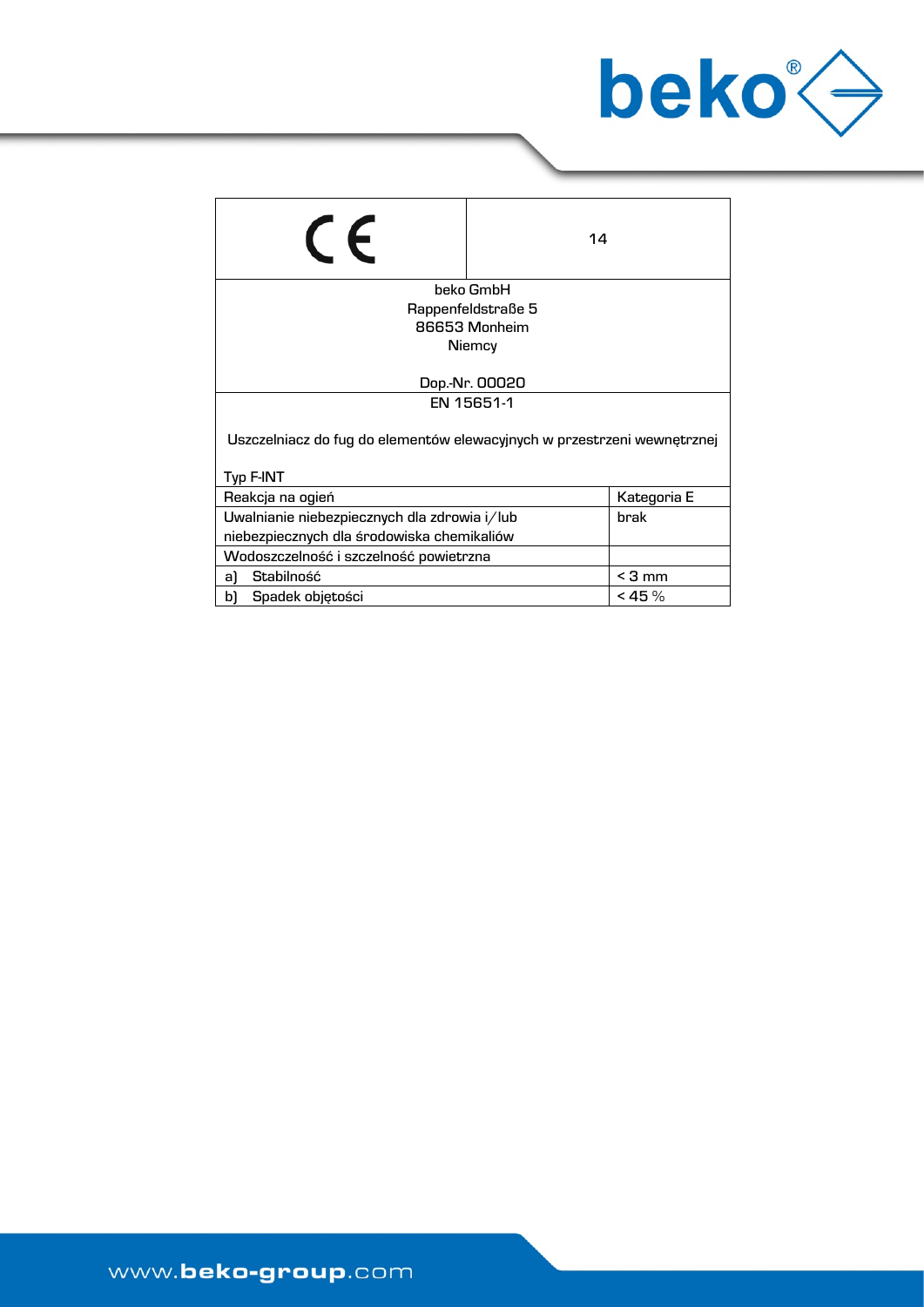

# Dichiarazione di prestazioni

DoP-Nr. 00020

CE - conforme all'Allegato II del Regolamento (UE) n. 305/2011

| 1. | Tipo di prodotto:                  | Silicon glasklar                                                                         |
|----|------------------------------------|------------------------------------------------------------------------------------------|
| 2. | Categoria di prodotto:             | Gomma siliconica, acetica                                                                |
| З. | Uso previsto:                      | Sigillante per fughe per elementi di facciate per interni ed esterni<br><b>Typ F-INT</b> |
| 4. | Produttore:                        | beko GmbH                                                                                |
|    |                                    | Rappenfeldstraße 5                                                                       |
|    |                                    | 86653 Monheim                                                                            |
|    |                                    | Germania                                                                                 |
| 5. | Mandatario                         |                                                                                          |
| 6. | Sistema per la valutazione         |                                                                                          |
|    | della stabilità delle prestazioni: | Sistema 3                                                                                |
| 7. | Norma armonizzata:                 | EN 15651-1: 2012-12                                                                      |

8. Organismo notificato: Esame proprio

9. Caratteristiche essenziali:

| <b>Caratteristica essenziale</b>                   | <b>Prestazione</b> | <b>Specifica tecnica</b><br>armonizzata |
|----------------------------------------------------|--------------------|-----------------------------------------|
| Comportamento al fuoco                             | Classe E           |                                         |
| Rilascio di sostanze chimiche nocive per la salute | nessuno            |                                         |
| e/o l'ambiente                                     |                    | EN 15651-1: 2012-12                     |
| Impermeabilità e tenuta ermetica                   |                    |                                         |
| Conservazione<br>al                                | $<$ 3 mm           |                                         |
| Perdita di volume<br>b                             | $< 45 \%$          |                                         |

10. Le prestazioni del prodotto ai sensi dei punti 1 e 2 corrispondono alle prestazioni dichiarate al punto 9 fino al superamento della data di scadenza indicata sull'imballaggio. Seguire le istruzioni d'uso (TDB, SDS). La responsabilità della redazione della dichiarazione di prestazione ricade esclusivamente sul produttore ai sensi del punto 4.

 $\mathcal{L}$ 

Norbert Müller Gerente Monheim, 16 giugno 2014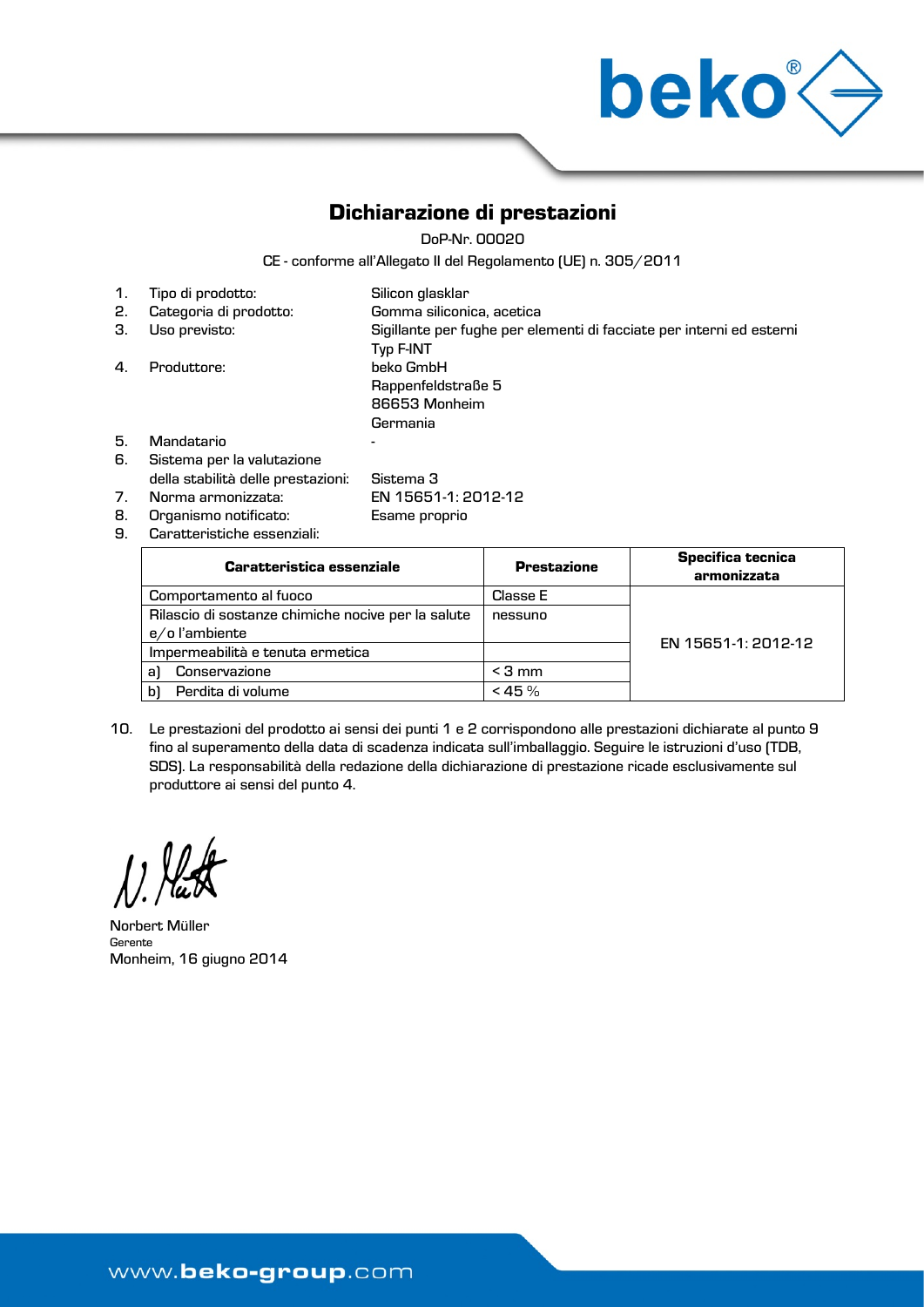

| LE                                                                                | 14                 |            |  |
|-----------------------------------------------------------------------------------|--------------------|------------|--|
|                                                                                   | beko GmbH          |            |  |
|                                                                                   | Rappenfeldstraße 5 |            |  |
|                                                                                   | 86653 Monheim      |            |  |
|                                                                                   | Germania           |            |  |
| Dop.-Nr. 00020                                                                    |                    |            |  |
| EN 15651-1                                                                        |                    |            |  |
| Sigillante per fughe per elementi di facciate per interni ed esterni<br>Typ F-INT |                    |            |  |
| Comportamento al fuoco                                                            |                    | Classe E   |  |
| Rilascio di sostanze chimiche nocive per la salute e/o<br>nessuno<br>l'ambiente   |                    |            |  |
| Impermeabilità e tenuta ermetica                                                  |                    |            |  |
| Conservazione<br>a)                                                               |                    | $<$ 3 mm   |  |
| Perdita di volume<br>bì                                                           |                    | $<$ 45 $%$ |  |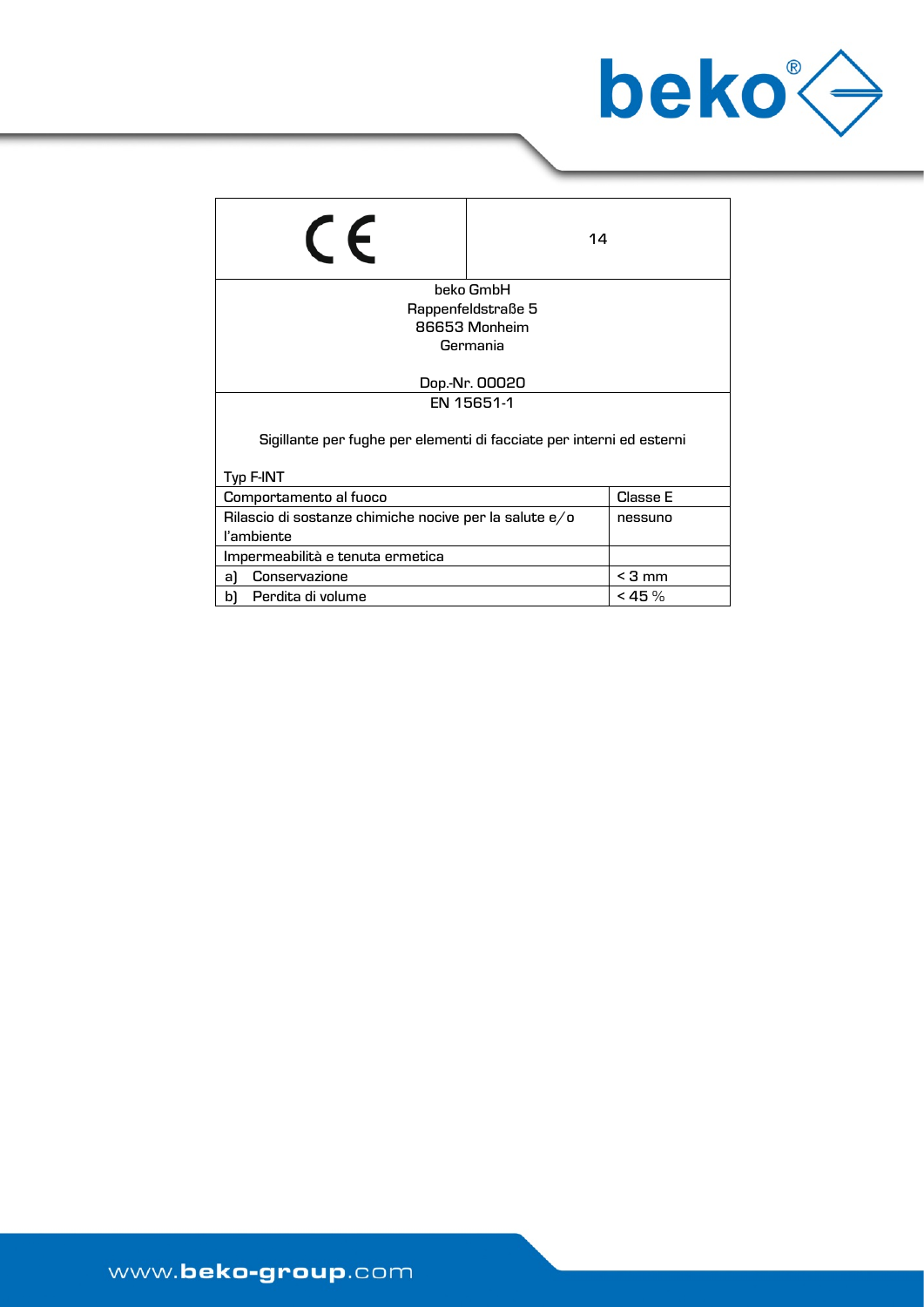

## Déclaration de performance

DoP-Nr. 00020

Marquage CE selon l'annexe II de la directive (UE) n° 305/2011

| 1. | Type de produit:                           | Silicon glasklar                                                                   |
|----|--------------------------------------------|------------------------------------------------------------------------------------|
| 2. | Catégorie du produit:                      | Silicone à réticulation neutre, réticulation acétique                              |
| З. | Utilisation:                               | Mastic d'étanchéité pour éléments de façade en application intérieure<br>Typ F-INT |
| 4. | Fabricant:                                 | beko GmbH<br>Rappenfeldstraße 5<br>86653 Monheim<br>Allemagne                      |
| 5. | Mandataire:                                |                                                                                    |
| 6. | Système d'évaluation de la<br>performance: | System 3                                                                           |
| 7. | Norme harmonisée:                          | EN 15651-1: 2012-12                                                                |
| 8. | Organisme notifié:                         | Propre vérification                                                                |
|    |                                            |                                                                                    |

9. Caractéristiques principales:

| <b>Caractéristique principale</b>               | <b>Performance</b> | <b>Spécifications techniques</b><br>harmonisées |  |
|-------------------------------------------------|--------------------|-------------------------------------------------|--|
| Comportement au feu                             | Classe E           |                                                 |  |
| Apparition de produits chimiques dangereux pour | aucune             |                                                 |  |
| la santé et/ou l'environnement                  |                    | EN 15651-1: 2012-12                             |  |
| Étanchéité à l'eau et à l'air                   |                    |                                                 |  |
| Maintien<br>al                                  | $<$ 3 mm           |                                                 |  |
| Perte de volume<br>b                            | $< 45 \%$          |                                                 |  |

10. Le niveau de performance du produit selon les numéros 1 et 2 correspond à la performance déclarée selon le numéro 9 jusqu'à échéance de la date d'expiration indiquée sur l'emballage. Veillez à respecter les consignes d'utilisation (TDB, SDB). Le fabricant est seul responsable de la création de la déclaration de performance selon le numéro 4.

1 Hat

Norbert Müller Gérant Monheim, le 16 juin 2014